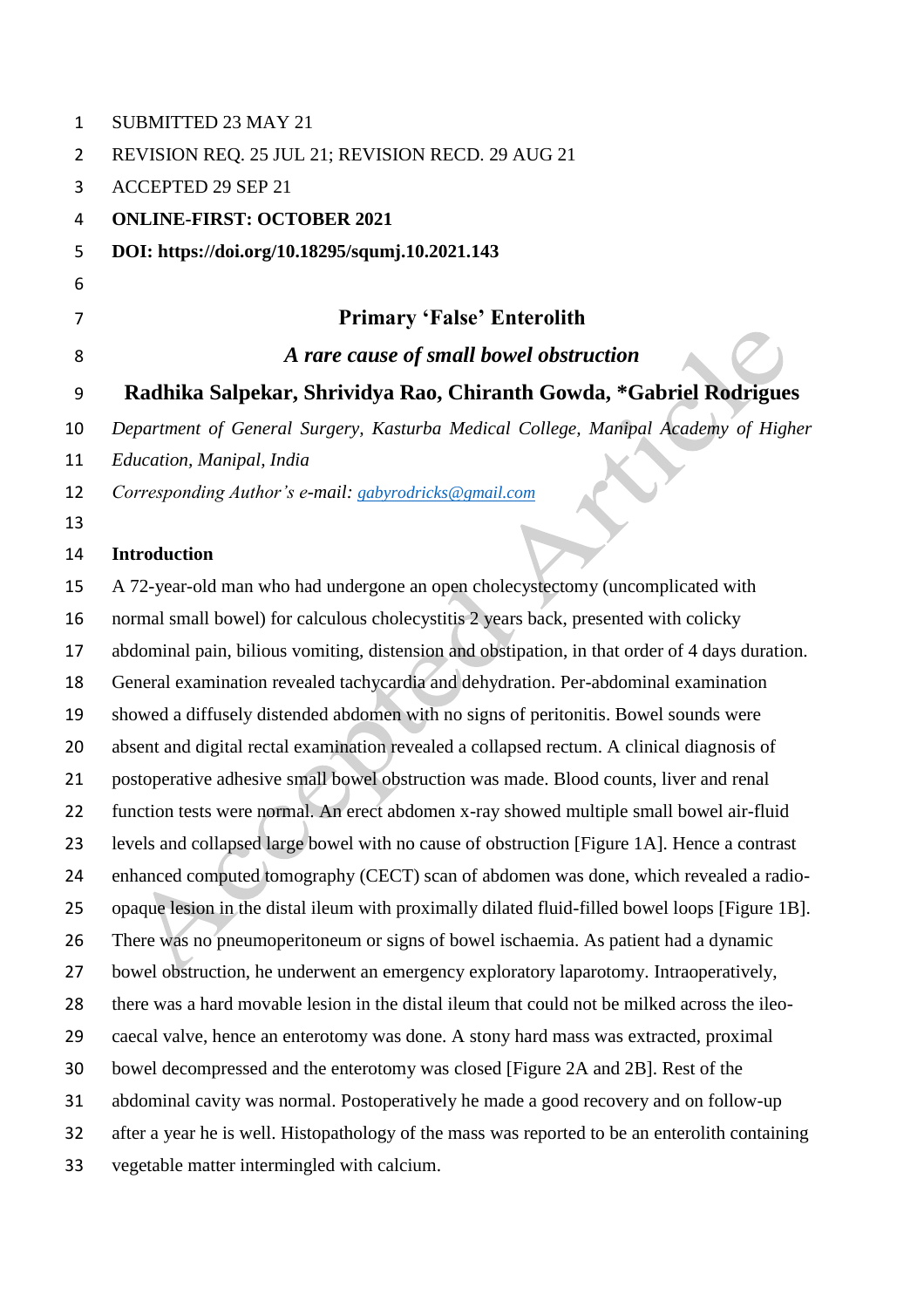Informed consent was obtained from the patient for the publication of these images.

## **Comment**

 Enteroliths are uncommon entities in the gastrointestinal tract, and could be primary or secondary. The uncommon primary enteroliths, occuring in the small intestine and causing subacute to acute obstruction are composed of either bile salts, phosphates or calcium oxalate. Secondary enteroliths are due to cholelithiasis and present as gallstone ileus. While 41 the primary enteroliths are usually located in the proximal small bowel, the secondary are preferentially found in the distal small bowel, owing to the differential acid composition in these regions. Literature further describes enteroliths as being true (precipitation of intestinal 44 contents) and false (concretion of indigestible materials like hair and vegetable matter).<sup>1,2</sup> Stasis of intestinal contents is the major pathophysiology, with aetiologies varying from both benign (infectious, inflammatory) and malignant strictures, congenital or acquired 47 diverticulae and neoplastic growths obstructing the intestinal lumen.<sup>2</sup> Bile acid-containing stones are classically radiolucent while calcium-containing are radiopaque. Variable imaging features make preoperative diagnosis often difficult and a final diagnosis can be made only at 50 laparotomy for a patient with intestinal obstruction.<sup>3</sup> While few stones can be crushed and milked into the large bowel from the distal small intestine, as described for gall stone ileus, larger impacted stones necessitate an enterotomy and extraction, while complications like perforation necessitate additional surgical 54 interventions in the form of resection and anastomosis.<sup>4</sup>

## **References**

- 1. Yadav G, Husain S, Shukla R, Patidar R, Luthra R. A rare case of calcified enterolith presenting as subacute intestinal obstruction. Indian J Surg 2015; 77: 327–328. doi: 10.1007/s12262-015-1289-5.
- 2. D'souza C, Bhagavan KR, Sunil H, Mohan R. Unusual case of subacute intestinal obstruction due to eosinophilic enteritis with enteroliths. Ann Trop Med Public Health 2010; 3: 83–85. doi: 10.4103/1755-6783.77198.
- 3. Brettner A, Euphrat EJ. Radiological significance of primary enterolithiasis. Radiology 1970; 94: 283–288.
- 4. Kappikeri VS, Kriplani AM. Subacute intestinal obstruction by enterolith: a case study. Springerplus. 2016; 5: 1464. doi: 10.1186/s40064-016-3150-0.
-